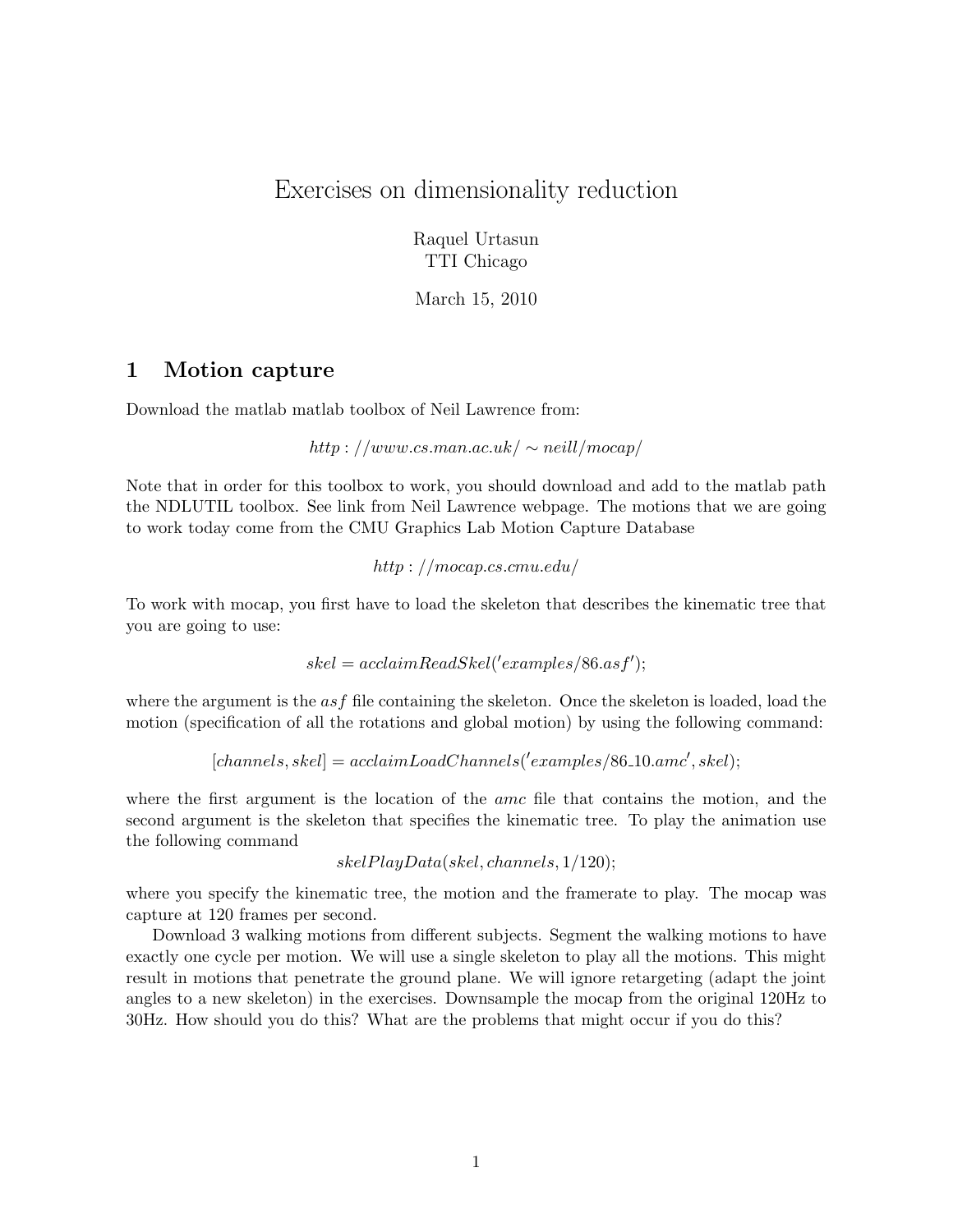#### 2 Linear models

Create a function that using the matlab svd command computes PCA. The entries to this function are  $\mathbf{Y} \in \mathbb{R}^{N \times D}$ , the matrix computed as the concatenation of the N training examples, with  $\mathbf{Y} = [\mathbf{x}_1, \cdots, \mathbf{x}_N]^{\mathrm{T}}$ , and the number of desired components d

#### $[U, \Sigma] = \text{computePCA}(Y, q)$

The function returns the basis U, and a vector  $\Sigma$  composed of the singular values. What's the relationship between  $SVD(X)$  and compute  $PCA(X)$ ? How could you compute PCA efficiently when the number of dimensions is much smaller than the number of examples? Modify your function  $computePCA$  so that it is efficiently implemented.

Apply PCA to the database of walking motions that you have previously download, i.e., one cycle of walking of 3 different subjects. Can you interpret the results? Remove the global motion, what's the result now? Learn 2D and 3D latent spaces. How can you determine the dimensionality of the latent space?

## 3 Graph-based methods

In this section we will experiment with graph-based methods. Choose two techniques from the following table and download them

| method              | URL                                                                   |
|---------------------|-----------------------------------------------------------------------|
| Isomap              | http://isomap.stanford.edu/                                           |
| LLE                 | http://ttic.uchicago.edu/ $\sim$ rurtasun/courses/ETH10/lle.m         |
| Laplacian Eigenmaps | http://ttic.uchicago.edu/ $\sim$ rurtasun/courses/ETH10/laplacian.tar |
| <b>MVU</b>          | $http://www.cse.wustl.edu/\%7Ekilian/Downloads/MVU.html$              |

For the installation of MVU, follow the instructions on the webpage for installing SDP solver. Use the following wrappers develop by Carl Ek to have a unified data structure:

 $http://ttic.uchicago.edu/\sim rurtasun/courses/ETH10/carl.tar$ 

Use the wrapper functions for the 2 algorithms of your choice as well as the  $MDS$  wrapper to compute low dimensional representations of the mocap walking dataset. Do it by first using a single example (1 cycle of 1 subject). What do you see? how do you interpret this? Now learn the latent space by using the full dataset (1 cycle of 3 subjects). What do you see know? How do you interpret this? Repeat the experiments (with 1 subject and 3 subjects) by removing the global motion. What do you see now?

### 4 Non-linear latent variable models

Download the Gaussian process latent variable model (GPLVM) from Neil Lawrence website

http : //www.cs.man.ac.uk/  $\sim$  neill/

Follow the instructions to install depending packages. Add the corresponding paths to matlab by using addpath function. Use Carl Ek's wrapper

 $[ll, model] = qplvm_model score(Y, X, nr_iters)$